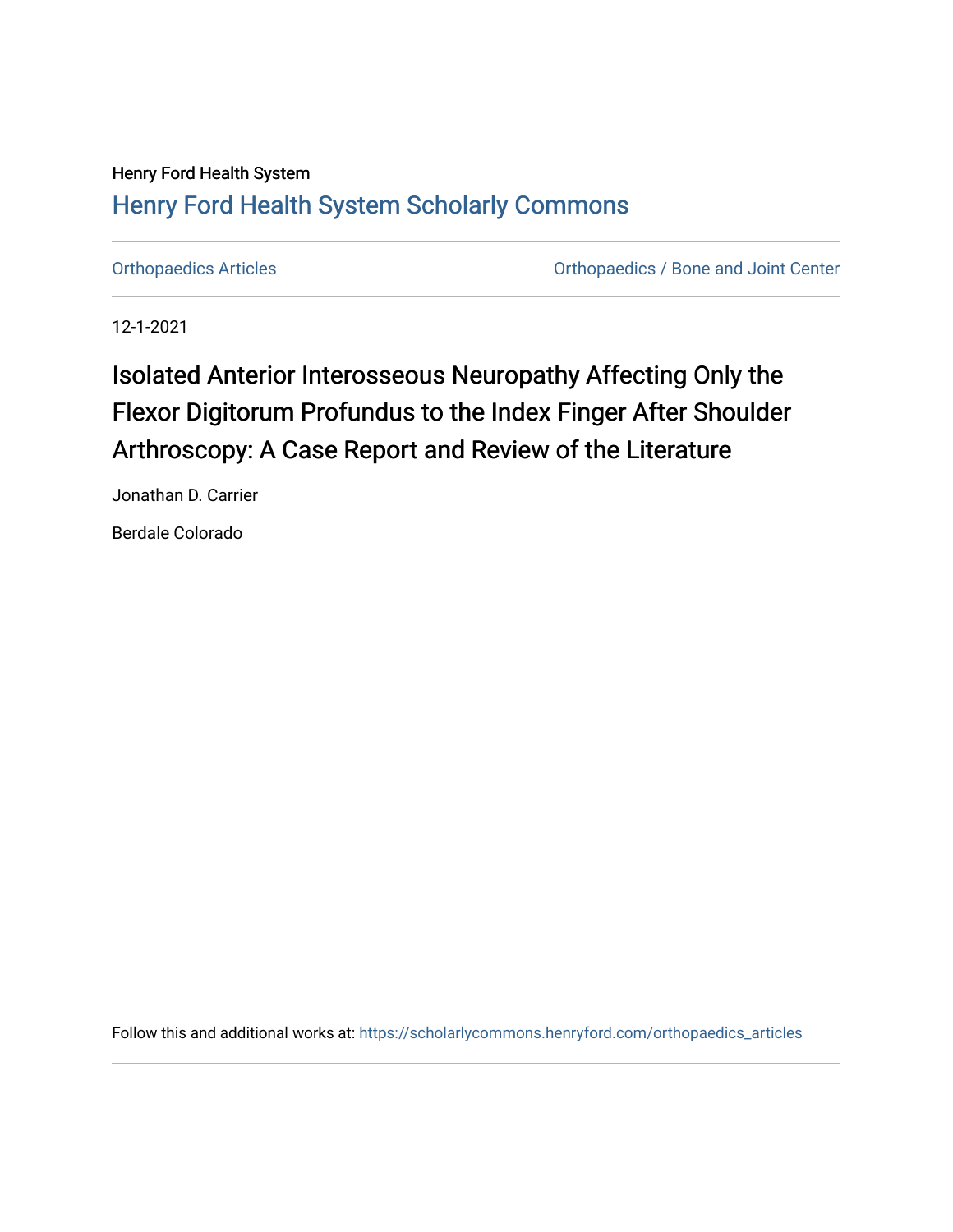## Isolated Anterior Interosseous Neuropathy Affecting Only the Flexor Digitorum Profundus to the Index Finger After Shoulder Arthroscopy

### A Case Report and Review of the Literature

Jonathan Carrier, DO, and Berdale Colorado, DO, MPH

Abstract: Anterior interosseous nerve neuropathy is an uncommon neuropathy with multiple potential etiologies. We present a rare case of anterior interosseous nerve neuropathy affecting only the flexor digitorum profundus to the index finger and occurring after shoulder arthroscopy. This unique presentation used a combination of both electrodiagnostic testing and neuromuscular ultrasound to obtain an accurate diagnosis and highlights the importance of these complementary tests in the evaluation of nerve disorders. To our knowledge, anterior interosseous nerve neuropathy after shoulder arthroscopy affecting only the flexor digitorum profundus to the index finger has not been previously described in the literature.

Key Words: Anterior Interosseous Nerve, Ultrasound, EMG, Case Report

(Am J Phys Med Rehabil 2021;100:e188–e190)

The anterior interosseous nerve (AIN) branches from the posterior aspect of the median nerve 1.5–8 cm distal to the intercondylar line and innervates the flexor pollicis longus (FPL), flexor digitorum profundus (FDP), and the pronator quadratus  $(PQ)$ .<sup>1</sup> Anterior interosseous nerve neuropathy is an uncommon phenomenon. Multiple etiologies exist including trauma, entrapment, iatrogenic injury, isolated neuritis, and neuralgic amyotrophy.<sup>2,3</sup> The most common etiology is a subject of debate. An AIN neuropathy leads to clinical weakness of the FDP to the index and middle finger, the FPL, and the PQ. The most common presentation in AIN neuropathy is weakness or absence of FPL function and pain in the volar forearm. The AIN is frequently affected in neuralgic amyotrophy (also known as Parsonage-Turner syndrome), involved in 35.3% of cases in one retrospective study.<sup>4</sup>

All correspondence should be addressed to: Berdale Colorado, DO, MPH, Department of Orthopedic Surgery, Washington University School of Medicine, Campus Box 8233, 425 S Euclid Ave, St Louis, MO 63110.

Copyright © 2021 Wolters Kluwer Health, Inc. All rights reserved. ISSN: 0894-9115

DOI: 10.1097/PHM.0000000000001829

Postoperative AIN neuropathy after shoulder arthroscopy is rare but has been described in the literature. The etiology of AIN neuropathy after shoulder arthroscopy remains elusive. Therefore, guidelines for the diagnosis and management of this condition are not currently standardized. The following case illustrates an atypical presentation of AIN neuropathy after shoulder arthroscopy. This study conforms to all case report guidelines and reports the required information accordingly (see Supplemental Checklist, Supplemental Digital Content 1, <http://links.lww.com/PHM/B335>).

#### CASE REPORT

A 45-yr-old man presented for electrodiagnostic evaluation for right finger weakness. Onset of his weakness was 9 mos prior, after a right arthroscopic posterior labral repair, superior labrum anterior posterior tear repair, subscapularis repair, and glenohumeral debridement. Postoperatively, he received an interscalene ropivacaine 0.2% block performed by regional anesthesia for pain relief. The block was removed on postoperative day 3. At the 2-wk postoperative mark, the patient was experiencing right-sided elbow and forearm pain along with stiffness. He was unable to actively flex the distal interphalangeal joint of his right index finger. The patient had full passive range of motion at the affected joint. The arm pain and stiffness improved as he weaned out of his shoulder sling and began therapy. At his 6-wk follow-up, he was still unable to actively flex the distal interphalangeal joint of the index finger. It was recommended that he be evaluated by hand surgery. At his initial visit with the hand surgeon, the patient was also complaining of new paresthesias along the anatomic lateral/volar distal forearm. However, these paresthesias resolved by the time of electrodiagnostic testing. An electromyography (EMG) was pursued 9 mos after his shoulder arthroscopy. Examination performed at the time of the EMG revealed 0/5 strength in the right FDP to the index finger and 5/5 strength in the right FDP to the middle, ring, and small fingers, as well as the FPL. Sensory examination of the right upper limb was normal.

Electrodiagnostic testing was performed using a Cadwell Sierra Summit (Kennewick, Washington). Testing was performed by a fellow physician under the supervision of a physiatrist board certified in electrodiagnostic medicine and neuromuscular ultrasound (US, American Board of Electrodiagnostic Medicine) with 8 yrs of experience with musculoskeletal US. Nerve conduction studies (NCSs) included the right median antidromic sensory recording from the index finger (14 cm), right radial antidromic sensory recording from the thumb (10 cm), and right ulnar antidromic

From the Division of Physical Medicine and Rehabilitation, Department of Orthopedic Surgery, Henry Ford Health System, Detroit, Michigan (JC); and Division of Physical Medicine and Rehabilitation, Departments of Orthopedic Surgery and Neurology, Washington University School of Medicine, St Louis, Missouri (BC).

Financial disclosure statements have been obtained, and no conflicts of interest have been reported by the authors or by any individuals in control of the content of this article.

Supplemental digital content is available for this article. Direct URL citations appear in the printed text and are provided in the HTML and PDF versions of this article on the journal's Web site [\(www.ajpmr.com](http://www.ajpmr.com)).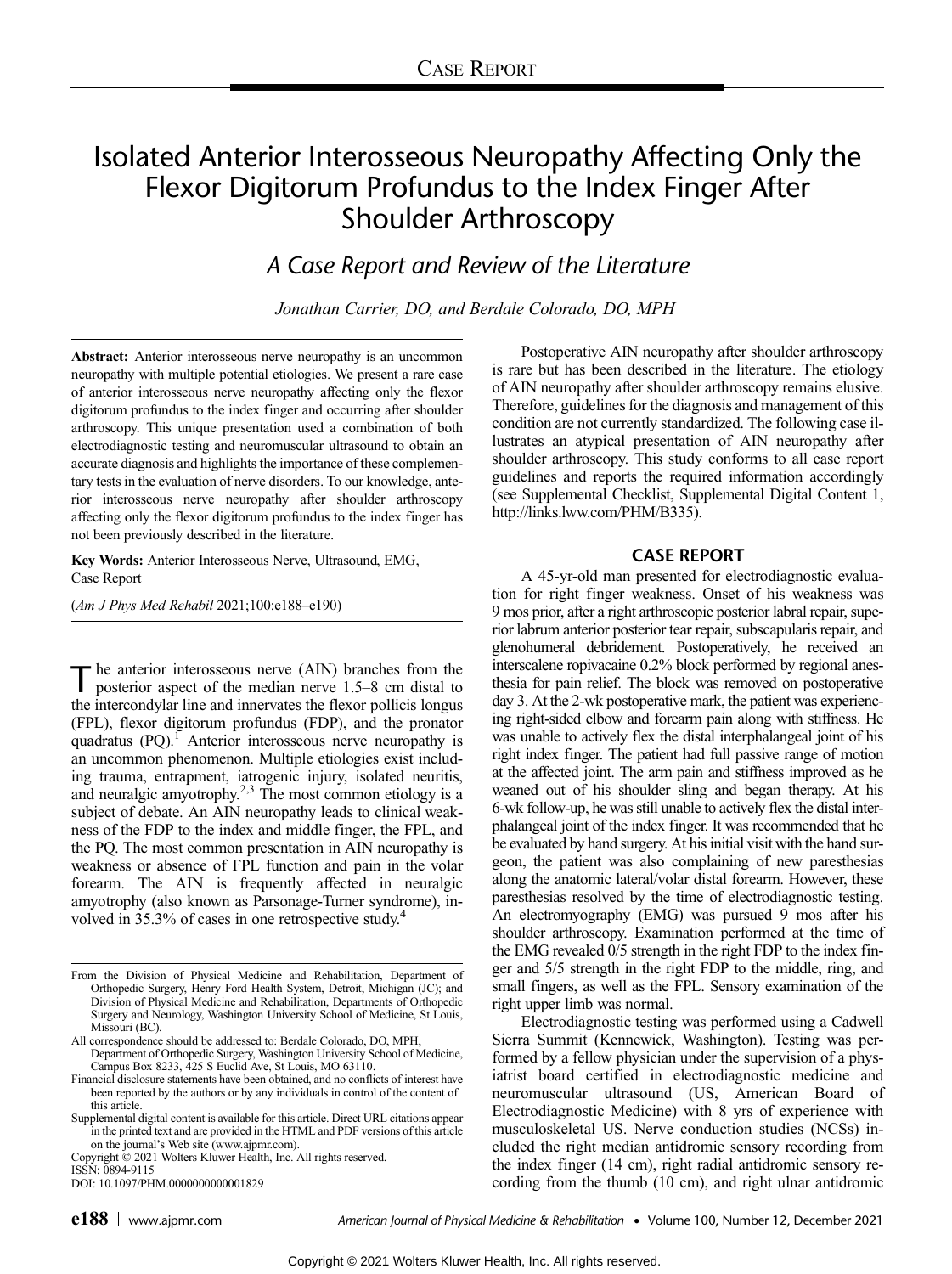sensory recording from the small finger (14 cm). The right ulnar motor NCS to the abductor digiti minimi (8 cm) and right median motor NCS to the abductor pollicis brevis (8 cm) and FPL (8 cm) were within normal limits. Ultrasound examination was then performed using a Sonosite X-Porte (Bothell, Washington) US machine with a 15-MHz linear transducer. The right median nerve was scanned from the level of the wrist and proximally to the elbow. Maximum cross-sectional area of the right median nerve at the wrist was 13 mm<sup>2</sup>, which is mildly increased (laboratory normal  $\leq 11$  mm<sup>2</sup>). This increase in median nerve cross-sectional area may represent a mild median neuropathy at the wrist; however, NCSs were within normal limits. No other regions of median nerve focal enlargement or loss of fascicular architecture were appreciated proximal to the wrist. Ultrasound was used for accurate needle EMG localization of the FDP, FPL, and PQ muscles. Prescan was performed to identify the FDP muscle belly in the transverse plane at the midforearm with the patient's supinated hand lying flat on the examination table. Individual slips of the FDP were identified by performing passive and active flexion-extension at the distal interphalangeal joint while blocking the PIP joint. Ultrasound revealed hyperechoic changes in the FDP slip to the index finger, consistent with chronic denervation atrophy (Fig. 1). Needle was introduced into the muscle belly using an out-of-plane approach. Needle EMG revealed increased insertional activity with positive sharp wave and fibrillation potentials in the FDP slip to the index finger. There were no motor unit action potentials appreciated in this muscle. The remaining AIN-innervated muscles tested (FDP to the middle finger, FPL, and PQ) were within normal limits. Electromyography was consistent with a right AIN mononeuropathy affecting solely the branch to the FDP slip of the index finger. The lesion appeared complete with no evidence of nerve continuity on needle EMG.

#### **DISCUSSION**

Anterior interosseous nerve neuropathy after shoulder arthroscopy is not a well-established complication but is becoming increasingly recognized. To our knowledge, there are currently 16 reported cases of AIN neuropathy after shoulder arthroscopy in the literature, which includes the previously mentioned case report.<sup>5–9</sup> The potential etiologies for this



FIGURE 1. Needle EMG of the FDP to the index finger in short axis. Arrowhead, EMG needle tip within the hyperechoic flexor digitorum profundus index finger; FDS, flexor digitorum superficialis; R, radius.

condition, diagnostic workup, and management strategies are reviewed hereinafter.

Interscalene regional blocks were performed for analgesia in 11 of the 16 cases. Peripheral nerve blockade can lead to mechanical, vascular, or chemical nerve injury.<sup>10</sup> Mechanical injury is dependent on the needle type, size, site, and pressure achieved.<sup>11</sup> With regard to vascular injury, damage to the vasa nervorum can cause local ischemia. Local anesthetics have also been shown to reduce nerve blood flow.<sup>10,12</sup> The neurotoxic effects of anesthetics appear concentration and duration dependent. The site of injection, intrafascicular versus extrafascicular, determines the extent of nerve damage.<sup>10,11</sup> However, in a prospective study including 660 patients receiving an interscalene block for surgical purposes, only two patients developed motor weakness at follow-up, one of which was diagnosed with an AIN neuropathy.<sup>13</sup>

Lateral decubitus positioning was implemented in at least 9 of the 16 cases. The lateral decubitus position has been associated with transient paresthesias and neurapraxic injury, with incidence ranging from  $10\%$  to  $30\%$ .<sup>14</sup> The widely used semiupright beach chair position implemented in the current case has decreased this risk.15 Traction was implemented in an estimated 10 of the 16 cases. Anterior interosseous nerve neuropathy after shoulder arthroscopy may represent a traction-type injury. Applying our current knowledge of AIN neuropathy after supracondylar fractures, the AIN is prone to traction injury. The proximal median nerve proper is free moving when compared with the AIN in cadaveric models. This is partially due to an anchoring effect from its interosseous portion.<sup>16,17</sup> A study on sensory evoked potentials during shoulder arthroscopy supports this theory. Results revealed that joint distension and traction caused abnormal sensory evoked potentials in the upper limb. Abnormal sensory evoked potentials were most pronounced in the musculocutaneous nerve, with variable involvement of the median, radial, and ulnar nerves.<sup>18</sup>

To our knowledge, no cases of AIN neuropathy with isolated involvement of the FDP to the index finger after shoulder arthroscopy have been described in the literature. However, "incomplete" spontaneous AIN neuropathies have been recognized. In 1 retrospective study, 7 of 14 patients had incomplete AIN neuropathy with isolated loss of function of the FPL. Two of the 14 patients presented with isolated involvement of the FDP to the index finger.<sup>19</sup> The lack of neurogenic findings in the FDP to the middle finger may be related to an anatomical anomaly. A study evaluating 50 cadaveric specimens contradicted the standard textbook innervation of the FDP. The most common innervation pattern (50%) in this study revealed that all four slips (second–fifth) of the FDP were innervated by the median nerve, with dual innervation from the ulnar nerve occurring in the third–fifth slips. $20$  The possibility of dual innervation of the FDP to the middle finger may explain the lack of denervation in our current case.

In a prospective study implementing magnetic resonance neurography in patients with spontaneous AIN neuropathy, an organized somatotopic internal fascicular pattern was identified within the median nerve at the level of the upper arm. Based on anatomical localization, the fascicles affected were the motor fascicles to become the AIN distally.<sup>21</sup> A smaller case series implementing high-resolution US identified three patients with AIN neuropathy in the setting of neuralgic